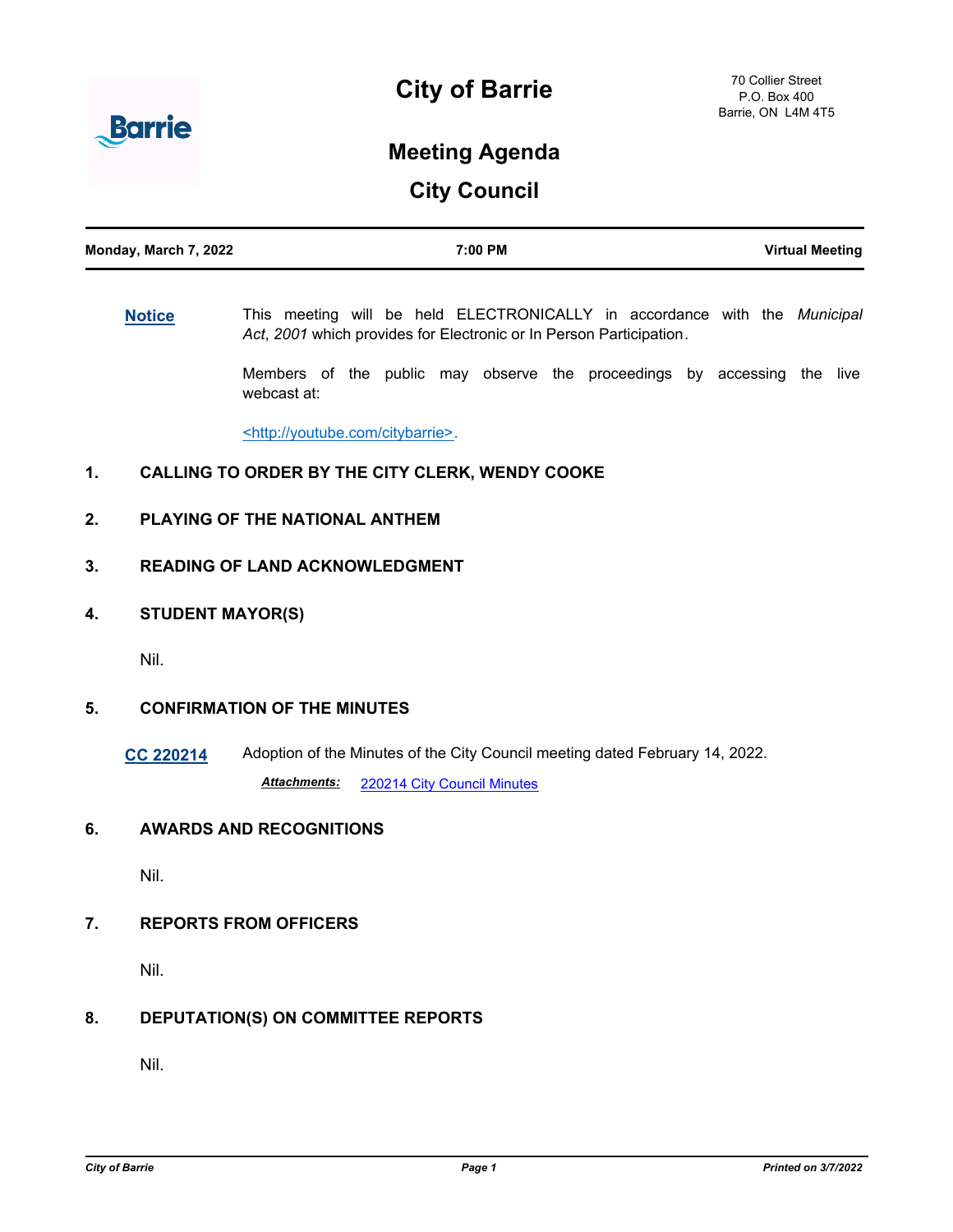#### **9. TAX APPLICATIONS**

Nil.

#### **10. COMMUNICATIONS**

Nil.

#### **11. COMMITTEE REPORTS**

**[GC 220228](http://barrie.ca.legistar.com/gateway.aspx?m=l&id=/matter.aspx?key=50237)** General Committee Report dated February 28, 2022, Sections A, B, C, D, E, F and G.

*Attachments:* [220228 General Committee Report](http://barrie.ca.legistar.com/gateway.aspx?M=F&ID=5192d666-2911-4a28-9436-df92d2c7a4c2.pdf)

# **12. DEFERRED BUSINESS**

Nil.

#### **13. DIRECT MOTIONS**

Nil.

#### **14. PRESENTATIONS**

**[PRES 14.1](http://barrie.ca.legistar.com/gateway.aspx?m=l&id=/matter.aspx?key=50266) PRESENTATION BY THE INTERNATIONAL RELATIONS COMMITTEE CONCERNING THE LAUNCH OF THE INTERNATIONAL PARTNERS WEBSITE**

*Attachments:* [ADDITIONS Presentation IRC Website](http://barrie.ca.legistar.com/gateway.aspx?M=F&ID=6bf8ab51-61fb-4add-a78f-31dc8dd1a6fd.pdf)

**[PRES 14.2](http://barrie.ca.legistar.com/gateway.aspx?m=l&id=/matter.aspx?key=50268) PRESENTATION BY THE ROYAL VICTORIA REGIONAL HEALTH CENTRE (RVH) CONCERNING AN UPDATE ON THE RVH CAPITAL PLANS**

*Attachments:* [Presentation - RVH Capital Plan Update](http://barrie.ca.legistar.com/gateway.aspx?M=F&ID=42a55975-5425-49f9-8b0e-590a3d2241b8.pdf)

#### **15. ENQUIRIES**

- **16. ANNOUNCEMENTS**
- **17. BY-LAWS**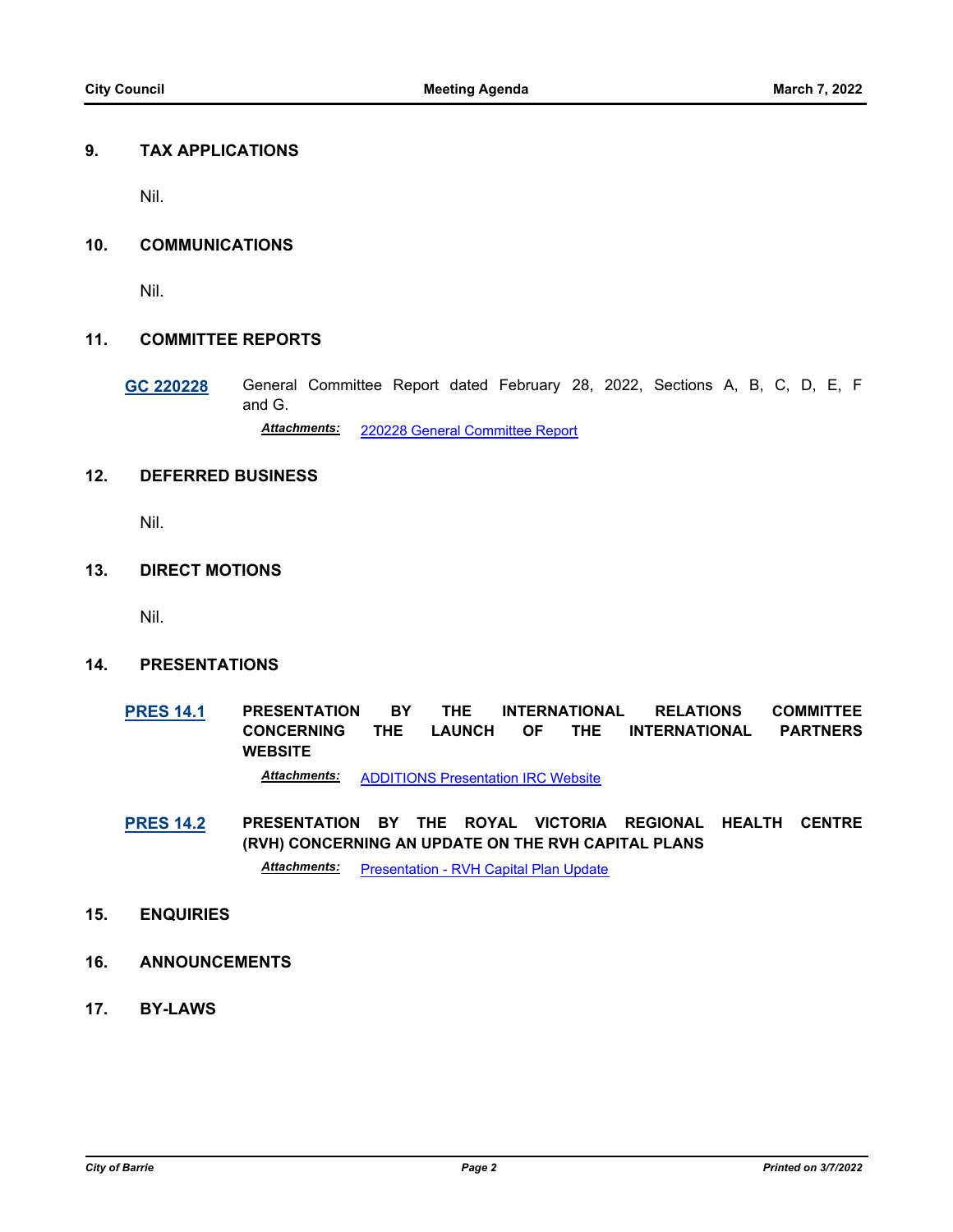**[Bill #011](http://barrie.ca.legistar.com/gateway.aspx?m=l&id=/matter.aspx?key=50184)** A By-law of The Corporation of the City of Barrie to amend By-law 2009-141, a land use control by-law to regulate the use of land, and the erection, use, bulk, height, location and spacing of buildings and structures in the City of Barrie**.**  (By-law 2019-039) (Removal of Holding Provision - Mason Homes Ltd., 410 Yonge Street and 343 Little Avenue) (File: D30-024-2021) (Note: Memorandum A3 listed on the Circulation List dated March 7, 2022)

*Attachments:* [Bill #011](http://barrie.ca.legistar.com/gateway.aspx?M=F&ID=848192d9-e1e0-4920-8b1d-dd930128f037.pdf)

**[Bill #012](http://barrie.ca.legistar.com/gateway.aspx?m=l&id=/matter.aspx?key=50200)** A By-law of The Corporation of The City of Barrie to expropriate the lands described as Part of Lots 21 and 22, Plan 51M-401, being Parts 6, 7 and 8 on Plan 51R-43083, City of Barrie, County of Simcoe; being part of PIN's 58733- 1004(LT) and 58733-1002(LT). (21-G-282) (Expropriation - 356 and 366 Bryne Drive) (Bryne Drive Transportation Improvements - Harvie Road to Caplan Avenue, EN1277) (Ward 7) (File: L07-1186)

*Attachments:* [Bill #012](http://barrie.ca.legistar.com/gateway.aspx?M=F&ID=571cdfa1-770a-4a8f-a103-b6cc961b7460.pdf)

**[Bill #013](http://barrie.ca.legistar.com/gateway.aspx?m=l&id=/matter.aspx?key=50243)** A By-law of The Corporation of the City of Barrie with respect to the establishment and requirement of the payment of fees for information, services, activities and use of City property and to repeal By-law 2021-020, as amended. (21-G-280) (2022 Business Plan) (EMT005-21) (File: F05)

Attachments: [Bill #013](http://barrie.ca.legistar.com/gateway.aspx?M=F&ID=ddb341c3-eebc-4583-bf6d-bf7f9cc7208f.pdf)

**[Bill #014](http://barrie.ca.legistar.com/gateway.aspx?m=l&id=/matter.aspx?key=50257)** A By-law of The Corporation of the City of Barrie to amend By-law 89-86 being a by-law to designate private roadways as Emergency Fire Routes along which no parking of vehicles shall be permitted. (05-G-514) (Fire Routes - 110 Fairview Road and 12 Kozlov Road) (File: P00)

*Attachments:* [Bill #014](http://barrie.ca.legistar.com/gateway.aspx?M=F&ID=05eebd78-081b-4f43-a701-7d0b7f7bedd3.pdf)

**[Bill #015](http://barrie.ca.legistar.com/gateway.aspx?m=l&id=/matter.aspx?key=50259)** A By-law of The Corporation of the City of Barrie with respect to the adoption of an Official Plan and to repeal By-law 2009-113, as amended. (22-P-006 and 22-P-007 as amended) (Proposed City of Barrie Official Plan and Municipal Comprehensive Review) (File: DEV001-22) (File: D08-2018-OP)

> [Bill #015](http://barrie.ca.legistar.com/gateway.aspx?M=F&ID=e6ec23eb-9f29-4f3a-ad7d-899522fcf1e0.pdf) *Attachments:*

> > [Appendix A - City of Barrie Official Plan 2051](http://barrie.ca.legistar.com/gateway.aspx?M=F&ID=06f6cfa2-ec8a-4541-b156-9ad8fe88fc87.pdf)

**[Bill #016](http://barrie.ca.legistar.com/gateway.aspx?m=l&id=/matter.aspx?key=50199)** A By-law of The Corporation of The City of Barrie to expropriate the lands described as Part of Lot 23, Plan 51M-401, being Parts 4 and 5 on Plan 51R-43083, City of Barrie, County of Simcoe; being part of PIN 58733-1007(LT). (21-G-282) (Expropriation - 346 Bryne Drive) (Bryne Drive Transportation Improvements - Harvie Road to Caplan Avenue, EN1277) (Ward 7) (File: L07-1185)

*Attachments:* [Bill #016](http://barrie.ca.legistar.com/gateway.aspx?M=F&ID=0904d7d2-0ceb-4872-8a27-5ed4d3194e58.pdf)

**[Bill #017](http://barrie.ca.legistar.com/gateway.aspx?m=l&id=/matter.aspx?key=50275)** A By-law of The Corporation of the City of Barrie to confirm the proceedings of Council at its meeting held on the 7th day of March, 2022.

*Attachments:* [Bill #017](http://barrie.ca.legistar.com/gateway.aspx?M=F&ID=1ed33e03-bd7d-4935-93cf-55fb7d203ca4.pdf)